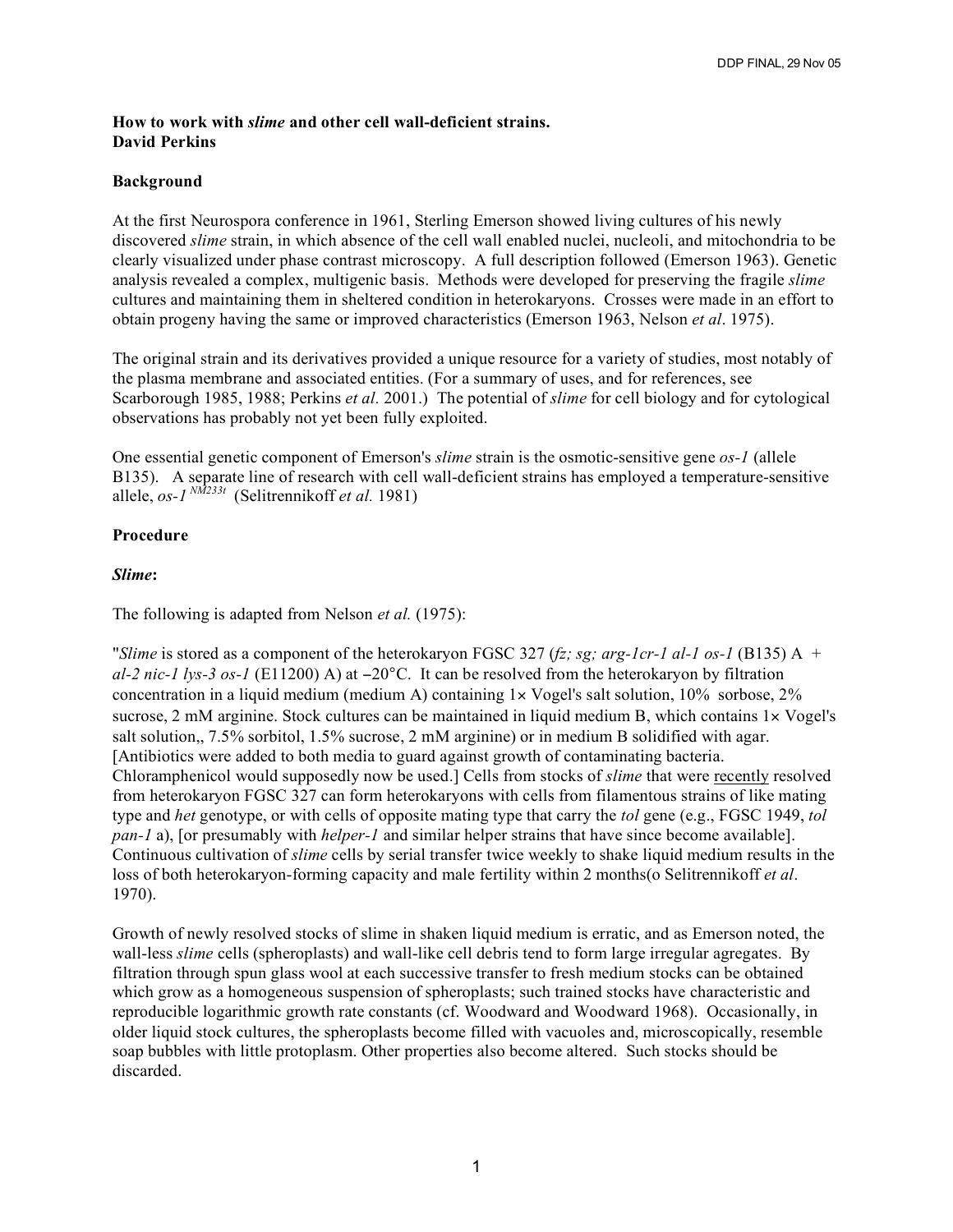Spheroplasts from cultures of slime which are growing exponentially in liquid medium B can be plated on agar-solidified medium B with 100% recovery: Cell suspensions are gently spread out on the surface of the solid medium and the excess liquid is allowed to slowly diffuse into the agar. when a suspension of spheroplasts is agitated for 2 minutes with a Vortex mixer, the number of potential colony-forming units doubles; when the suspension is agitated for longer intervals, the number of colony-forming units declines. Single colonies of *slime* can be transferred to fresh solid medium with a sterile toothpick; this technique can be used to streak out individual cells of a colony or to prepare a grid of 50-100 colonies per 9 cm plate. After 2 days growth on solid medium at 33°C, groups of colonies can be accurately replica plated with velveteen-covered blocks, as is routinely done with bacteria or yeast."

A variant with improved properties has been described (FGSC 4761) (Scarborough 1985).

Nelson *et al.* (1975) constructed a mixed-mating type heterokaryon (FGSC 2713) and used it in crosses with filamentous strains to recover *slime* and *slime*-like progeny.

Stocks can be maintained conveniently as forced heterokaryons that are phenotypically wild type (FGSC 1119, 327, 2713). Once formed, the heterokaryons are transferred to agar slants of standard Vogel's minimal medium, allowed to conidiate, and preserved using standard methods for conidiating cultures.. Alternatively, individual *slime* strains may be stored at −70°C (Creighton and Trevithick 1973, modified by Sebo and Schmit 1980). Liquid cultures are grown to a density of  $2 \times 10^7$  cells/ml and 2 ml samples are frozen at −80°C. Selitrennikoff (1978) recovered *slime* from petri dish and slant cultures frozen *in situ* and stored at −70°C.

The following is from Wilson 1986:

"Strains to be stored over liquid nitrogen are suspended in 10% DMSO. Approximately 0.2 ml of the suspension is pipetted into glass ampules as used for lyophilization. These are flame sealed and secured to aluminum canes, two to a cane. Each ampule and each cane is marked with the FGSC number of the strain. These are frozen just as the samples were for lyophilization. Five ampules are usually prepared, with one to be used as a control. Immediately after freezing, the control ampule is dropped into a beaker of 35°C water. The contents are withdrawn with a pasteur pipette and dispensed onto an appropriate medium to check viability after freezing and thawing. If the control is viable, it is assumed the other four samples frozen at the same time are too.

Some additional steps are taken when freezing slime (*fz;sg; os-1*, FGSC 1118 and 4761). The freezing rate is slowed. Following a suggestion made by G.A. Scarborough, ampules are loaded into a balsa wood tube plugged with cotton. The whole tube is suspended in liquid vapor for 15 minutes, by which time the samples have frozen. On thawing, the ampule contents are withdrawn and dispensed into 3 ml of liquid minimal medium in the belief that washing (by dilution) the DMSO is beneficial."

# *os-1NM233t*

As described by Selitrennikoff *et al.* (1979), growth and morphology of *os-1NM233tt* are normal at 25°C and mutant at temperatures above  $34^{\circ}$ C. Protoplasts are formed when macroconidia (10<sup>4</sup> cells/ml) are incubated with shaking at 37°C in Vogel's liquid medium N containing 1.5% sucrose, 10% sorbose, and 200 µg/ml polyoxin B. Initial cultures are a mixture of protoplasts and wall-bounded cells. Enrichment for protoplasts is accomplished by daily filtration into fresh medium through sterile glass wool. After 30 days, cells are transferred to Vogel's liquid medium N plus 1.5% sucrose and 7.5% sorbitol (no polyoxin) and incubated for an additional 7 days at 37°C (transferred daily). Cultures are then a homogeneous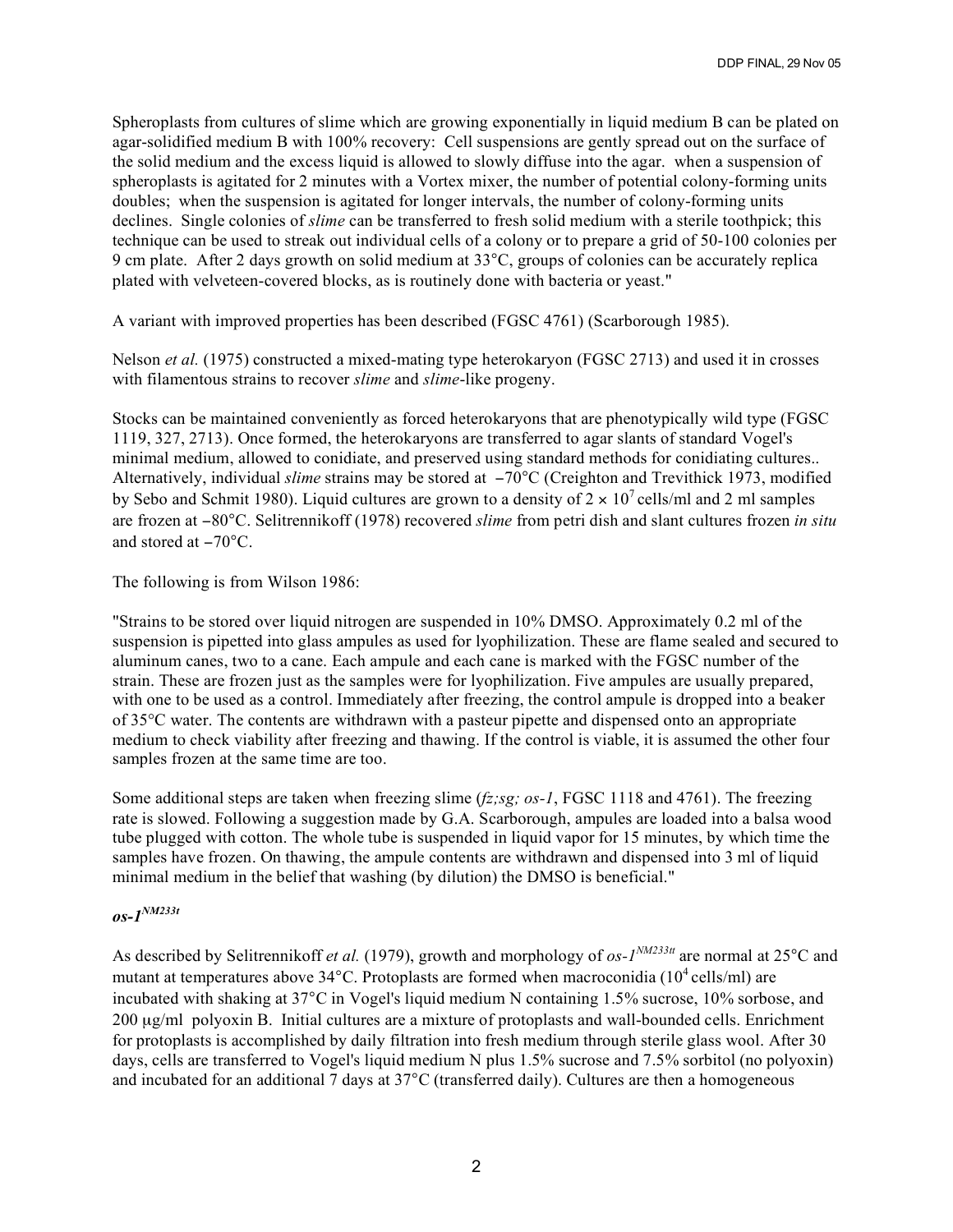population of protoplasts that are stable, failing to regenerate cell wall at 37°C even in absence of polyoxin. Most protoplasts are nucleated and their structure is very similar to that described for *slime*.

Morphologically normal cell walls are regenerated when cells are transferred to medium containing 7.5% sorbitol and incubated at 25°C.

*Note on availability of polyoxin*: The polyoxins are competitive inhibitors of chitin synthase. They are unavailable from commercial sources, or prohibitively expensive. However, The Fungal Genetics Stock Center has several kilograms of a crude mixture of polyoxins donated by R. M. Metzenberg, who obtained it from Japan. (Contact FGSC for details.) A procedure for partial purification to give  $\sim$ 50% polyoxin B is given by Selitrennikoff (1984).

#### **References**

Creighton, M. O., and J. R. Trevithick. 1973. Method for freezing *slime*. Neurospora Newslett. 20: 32.

Emerson, S. 1963. *Slime*, a plasmodioid variant of *Neurospora crassa*. Genetica 34: 162-182.

Nelson, R. E., B. S. Littlewood, and R. L. Metzenberg. 1975. Toward the domestication of *slime*. Neurospora Newslett. 22: 15-16.

Perkins, D. D., A. Radford, and M. S. Sachs. 2001. *The Neurospora Compendium:Chromosomal Loci.* Academic Press, San Diego. 325 pp.

Scarborough, G. A. 1985. A variant of the cell wall-less *fz; sg; os-1* strain of *Neurospora crassa* with altered morphology and improved growth. Exp. Mycol. 9: 275-278.

Scarborough, G. A. 1988. Large-scale purification of plasma membrane proton ATPase from a cell wallless mutant of *Neurospora crassa.* In: Fleischer, S., and B. Fleischer (eds.) Methods in Enzymology, Vol. 157. Academic Press: San Diego. pp. 574-579.

Sebo, T. J., and J. C. Schmit. 1980. A convenient method for the storage and cultivation of *slime*. Neurospora Newslett. 27: 30.

Selitrennikoff, C. P. 1978. Storage of *slime* strains. Neurospora Newslett. 25: 16.

Selitrennikoff, C. P. 1984. Use of partially purified polyoxin B for forming protoplasts. Neurospora Newslett. 31: 43.

Selitrenikoff, C. P., S. E. Slemmer, and R. E. Nelson. 1979.Cell surface changes associated with the loss of cell-cell recognition in Neurospora. Exp. Mycol. 3: 363-373.

Selitrenikoff, C. P., B. L. Lilley, and R. Zucker. 1981. Formation and regeneration of protoplasts derived from a temperature-sensitive osmotic strain of *Neurospora crassa*. Exp. Mycol. 5: 155-161.

Selitrenikoff, C. P. 1982. Temperature-sensitive, protoplast-forming *os-1* variant of Neurospora -- a few tricks. Neurospora Newslett. 29: 27.

Wilson, C. 1986. FGSC culture preservation methods. Fungal Genet. Newslett. 33: 47-48.